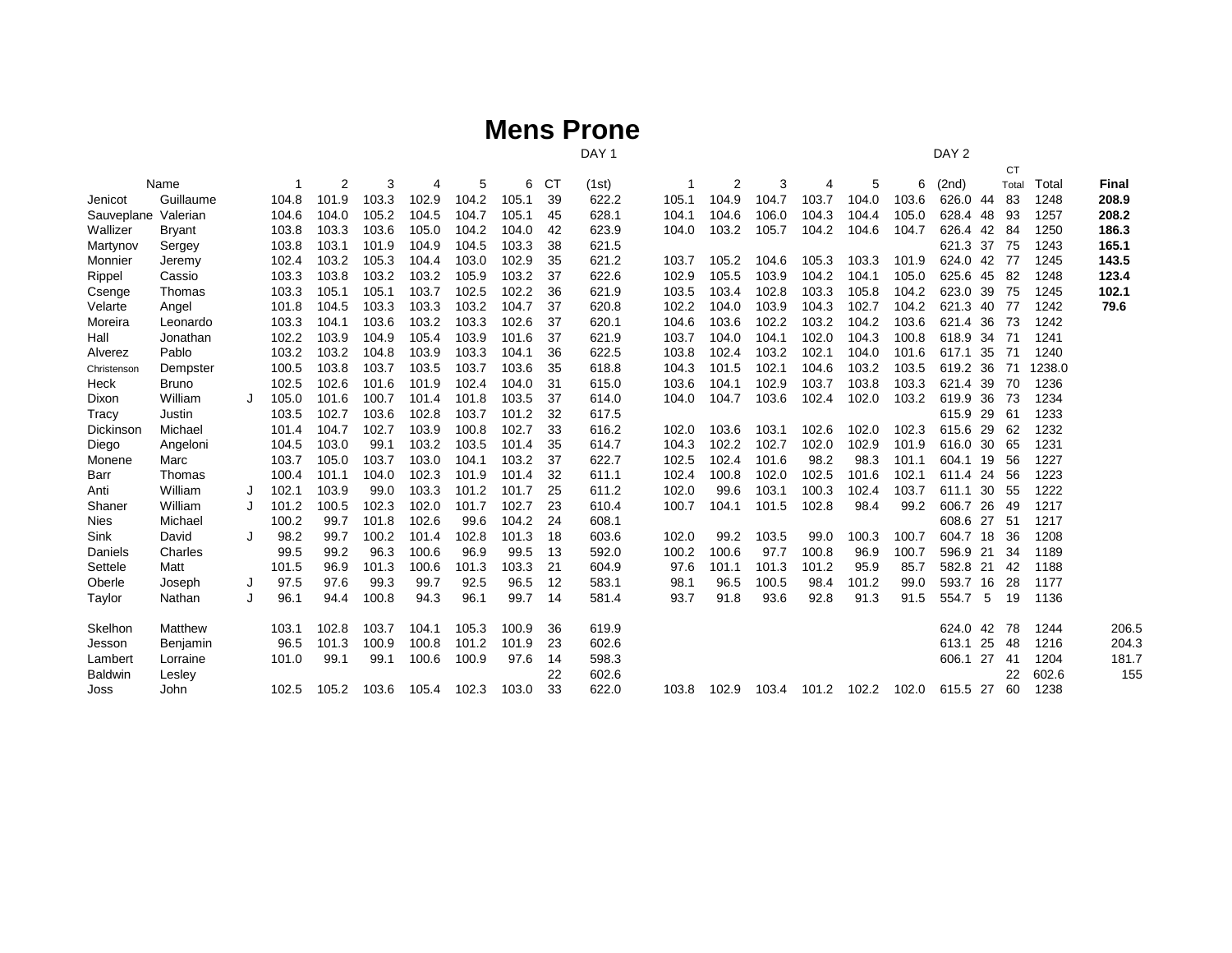### **Women's Air Rifle**

|                |                |   |              |           |              | СT           |              |              |
|----------------|----------------|---|--------------|-----------|--------------|--------------|--------------|--------------|
|                | <b>Name</b>    |   | <b>Total</b> | <b>CT</b> | <b>Total</b> | <b>Total</b> | <b>Total</b> | <b>FINAL</b> |
| Ser            | Jasmine        |   | 412.8        | 31        | 410.4        | 58           | 823.2        | 209.2        |
| Sowash         | Amy            |   | 416.5        | 28        | 414.3        | 60           | 830.8        | 207.2        |
| Scherer        | Sarah          |   | 416.5        | 31        | 413.5        | 64           | 830.0        | 184.6        |
| <b>Beard</b>   | Sarah          |   | 408.6        | 28        | 411.6        | 53           | 820.2        | 163.3        |
| Iwata          | Seiko          |   | 417.4        | 31        | 412.7        | 64           | 830.1        | 143.3        |
| Evesque        | Emilie         |   | 415.5        | 36        | 417.4        | 59           | 832.9        | 122.0        |
| Quiner         | Emily          |   | 412.0        | 26        | 409.4        | 53           | 821.4        | 100.1        |
| Marsh          | Elizabeth      | J | 409.5        | 24        | 408.1        | 49           | 817.6        | 79.1         |
| <b>Baldwin</b> | Lesley         |   | 403.9        | 15        | 413.4        | 31           | 817.3        |              |
| Hankey         | Nicole         |   | 403.9        | 29        | 411.5        | 49           | 815.4        |              |
| Garner         | Rachel         | J | 407.6        | 22        | 406.5        | 44           | 814.1        |              |
| Furrer         | Amanda         |   | 406.8        | 21        | 407.1        | 45           | 813.9        |              |
| Grunwell-Lacey | Lisette        |   | 405.8        | 20        | 404.3        | 39           | 810.1        |              |
| Yager          | Rachel         | J | 400.4        | 27        | 406.9        | 43           | 807.3        |              |
| Votava         | Abigail        | J | 403.8        | 23        | 401.6        | 41           | 805.4        |              |
| Dailey         | Jackie         | J | 388.6        | 14        | 403.2        | 27           | 791.8        |              |
| Delano         | Tammy          |   | 395.7        | 13        | 394.6        | 26           | 790.3        |              |
| Nelson         | Maranda        | J | 393.5        | 14        | 392.5        | 28           | 786.0        |              |
| Hall           | Martha         |   | 392.3        | 11        | 391.3        | 27           | 783.6        |              |
| Shaw           | <b>Brianna</b> | J | 388.1        | 17        | 390.2        | 30           | 778.3        |              |
| Kreb           | Morgan         | J | 371.9        | 14        | 392.4        | 19           | 764.3        |              |
| Way            | Macey          | J | 352.2        | *         | 0            | 5            | 352.2        |              |

\* Rule #6.11.7 Excessive hits in an event.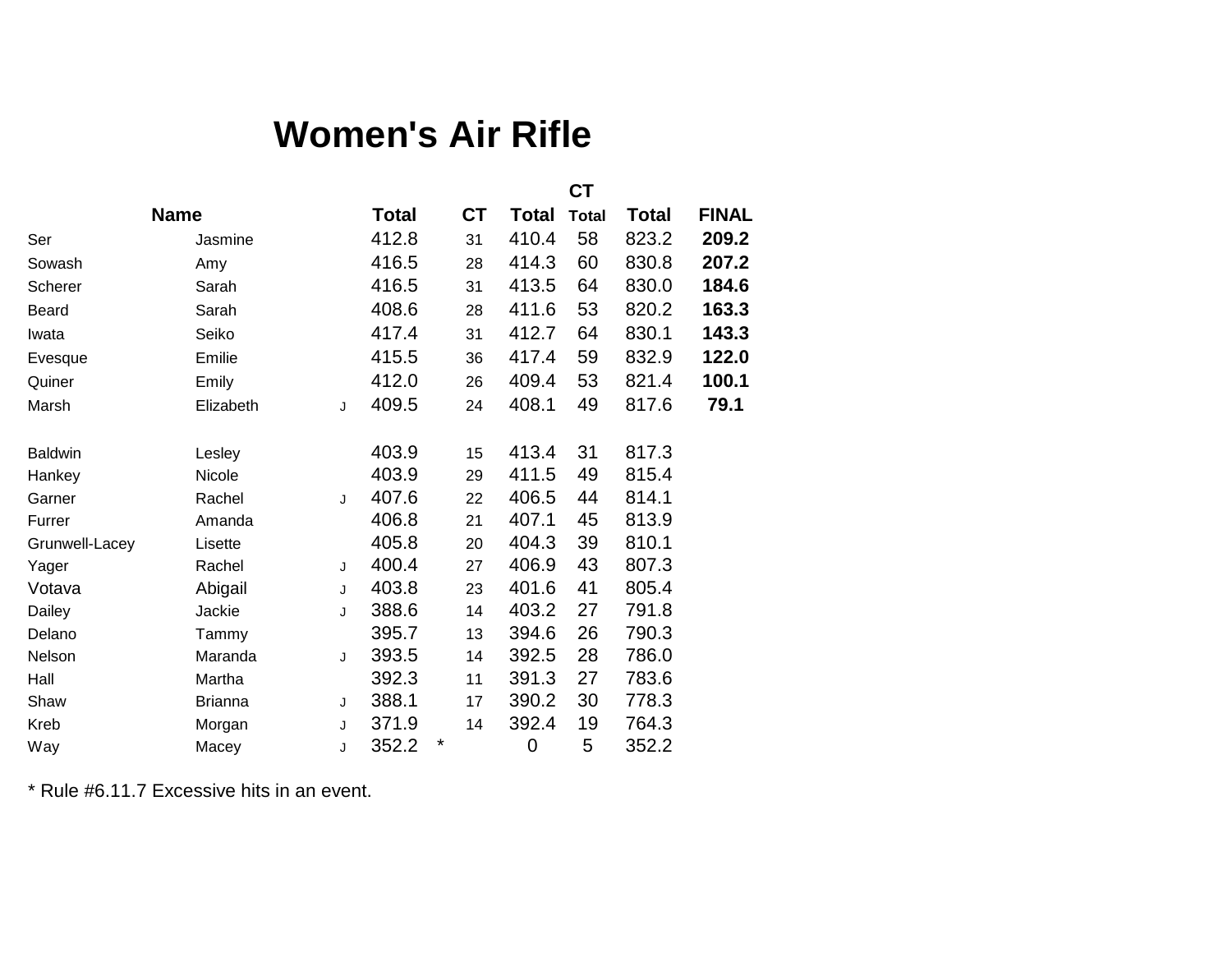# **Men's Air Rifle**

|                |               |   |                |              |           |                | <b>CT</b>      |              |              |
|----------------|---------------|---|----------------|--------------|-----------|----------------|----------------|--------------|--------------|
| <b>Name</b>    |               |   | <b>CT</b>      | <b>Total</b> | <b>CT</b> | <b>Total</b>   | <b>Total</b>   | <b>Total</b> | <b>FINAL</b> |
| Monnier        | Jeremy        |   | 51             | 624.6        | 46        | 622.4          | 97             | 1247.0       | 206.9        |
| Csenge         | Thomas        |   | 45             | 621.8        | 44        | 619.4          | 89             | 1241.2       | 206.8        |
| Sauveplane     | Valerian      |   | 45             | 622.5        | 50        | 623.7          | 95             | 1246.2       | 185.6        |
| Christianson   | Dempster      |   | 44             | 621.3        | 37        | 617.1          | 81             | 1238.4       | 164.1        |
| Piasecki       | P.E.          |   | 40             | 613.8        | 50        | 624.5          | 90             | 1238.3       | 143.3        |
| Heck           | <b>Bruno</b>  |   | 38             | 614.4        | 46        | 620.4          | 84             | 1234.8       | 121.3        |
| Wallizer       | <b>Bryant</b> |   | 43             | 615          | 46        | 620.1          | 89             | 1235.1       | 100.5        |
| Dickinson      | Michael       |   | 45             | 620.2        | 34        | 616            | 79             | 1236.2       | 77.5         |
| Hall           | Jonathan      |   | 36             | 615          | 38        | 614.2          | 74             | 1229.2       |              |
| Moreira        | Leonardo      |   | 34             | 612.1        | 31        | 606            | 65             | 1218.1       |              |
| Clayton        | Cody          | J | 24             | 602.9        | 26        | 606.8          | 50             | 1209.7       |              |
| <b>Baker</b>   | Troy          |   | 35             | 609.1        | 23        | 598.7          | 58             | 1207.8       |              |
| Dixon          | William       | J | 27             | 602.3        | 26        | 604.5          | 53             | 1206.8       |              |
| Oberle         | Joseph        | J | 28             | 601          | 22        | 597.8          | 50             | 1198.8       |              |
| Monene         | Marc          |   | 27             | 602.2        | 23        | 595.8          | 50             | 1198.0       |              |
| Sink           | David         | J | 20             | 592.8        | 28        | 604.0          | 48             | 1196.8       |              |
| Anti           | William       | J | 17             | 591.7        | 29        | 603.5          | 46             | 1195.2       |              |
| Taylor         | Nathan        | J | 19             | 590.4        | 27        | 596.1          | 46             | 1186.5       |              |
| Settele        | Matt          |   | 26             | 595.7        | 21        | 590.6          | 47             | 1186.3       |              |
| Garner         | Michael       | J | 17             | 585.1        | 20        | 589.8          | 37             | 1174.9       |              |
| Shaner         | William       | J | 15             | 582.3        | 21        | 589.2          | 36             | 1171.5       |              |
| Williams       | Jordan        | J | 14             | 584.4        | 13        | 574.9          | 27             | 1159.3       |              |
| Daniels        | Charles       |   | 10             | 566.2        | 13        | 566.1          | 23             | 1132.3       |              |
| Robinson       | Weston        | J | 17             | 573.3        |           | $\mathbf 0$    | 17             | 573.3        |              |
| Wolfe          | Steven        |   | $\overline{2}$ | 511.8        |           | $\overline{0}$ | $\overline{2}$ | 511.8        |              |
| R3/R5 AR Prone |               |   |                |              |           |                |                |              |              |
| Skelhon        | Matthew       |   |                | 635.3        |           | 638.3          |                | 1267.4       | 212.2        |
| Dahl           | McKenna       |   |                | 622.4        |           | 619.7          |                | 1242.1       | 208.1        |
| Jesson         | Benjamin      |   |                | 629.1        |           | 624.7          |                | 1253.1       | 187.1        |
| Lambert        | Lorraine      |   |                | 625.4        |           | 628.1          |                | 1253.5       | 166.1        |
| Joss           | John          |   |                | 628.4        |           | 625.8          |                | 625.8        |              |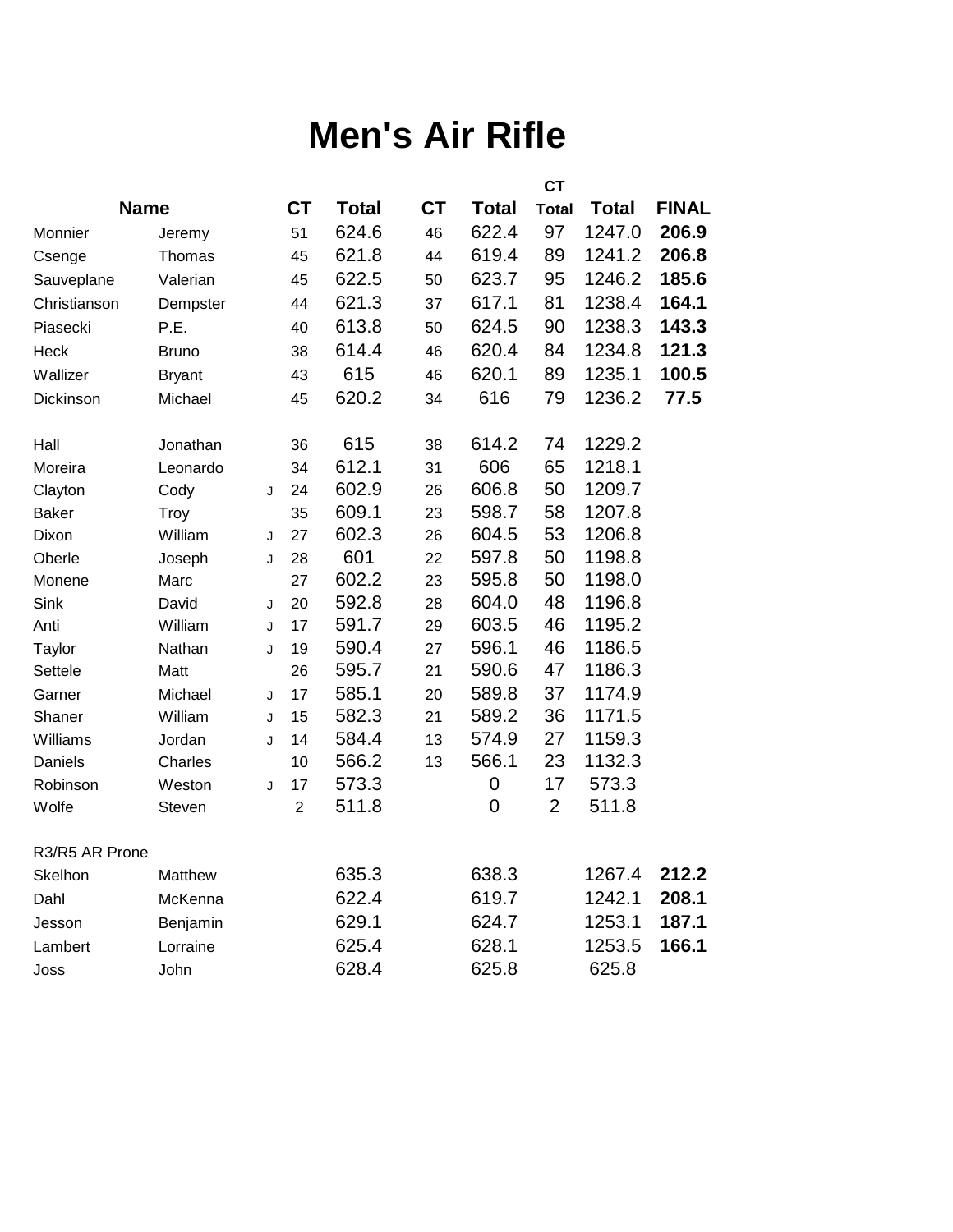# **Women's 3 x 20**

|                |                |   |     |                          |     | Day 1 |                | Day 2 |     | <b>CT</b>                |     |           |              |              |              |
|----------------|----------------|---|-----|--------------------------|-----|-------|----------------|-------|-----|--------------------------|-----|-----------|--------------|--------------|--------------|
|                | <b>Name</b>    |   |     | <b>Kneel Prone Stand</b> |     |       | <b>CT</b>      |       |     | <b>Kneel Prone Prone</b> |     | <b>CT</b> | <b>Total</b> | <b>Total</b> | <b>FINAL</b> |
| Ser            | Jasmine        |   | 198 | 199                      | 192 | 589   | 30             | 198   | 198 | 192                      | 588 | 34        | 1177         | 64           | 454.4        |
| Scherer        | Sarah          |   | 191 | 199                      | 190 | 580   | 24             | 192   | 196 | 191                      | 579 | 24        | 1159         | 48           | 454.0        |
| Gray           | Jamie          |   | 193 | 199                      | 191 | 583   | 26             | 193   | 200 | 194                      | 587 | 26        | 1170         | 52           | 444.6        |
| Sowash         | Amy            |   | 197 | 198                      | 193 | 588   | 26             | 192   | 197 | 192                      | 581 | 26        | 1169         | 52           | 433.6        |
| <b>Beard</b>   | Sarah          |   | 188 | 198                      | 191 | 577   | 26             | 186   | 198 | 190                      | 574 | 24        | 1151         | 50           | 419.2        |
| Furrer         | Amanda         |   | 197 | 198                      | 182 | 577   | 20             | 194   | 197 | 194                      | 585 | 24        | 1162         | 44           | 409.2        |
| Evesque        | Emilie         |   | 192 | 199                      | 193 | 584   | 31             | 193   | 198 | 194                      | 585 | 25        | 1169         | 56           | 397.3        |
| Quiner         | Emily          |   | 195 | 197                      | 185 | 577   | 22             | 191   | 195 | 184                      | 570 | 17        | 1147         | 39           | 395.0        |
| Iwata          | Seiko          |   | 192 | 196                      | 188 | 576   | 19             | 194   | 198 | 176                      | 568 | 23        | 1144         | 42           |              |
| Hankey         | Nicole         |   | 188 | 198                      | 187 | 573   | 19             | 186   | 196 | 188                      | 570 | 22        | 1143         | 41           |              |
| Marsh          | Elizabeth      |   | 188 | 198                      | 187 | 573   | 21             | 191   | 195 | 179                      | 565 | 21        | 1138         | 42           |              |
| Fournel        | Amelia         |   | 189 | 189                      | 189 | 567   | 14             | 186   | 187 | 188                      | 561 | 15        | 1128         | 29           |              |
| Garner         | Rachel         | J | 187 | 189                      | 175 | 551   | 9              | 193   | 196 | 179                      | 568 | 19        | 1119         | 28           |              |
| Alverez        | Andrea         |   | 185 | 190                      | 177 | 552   | 15             | 175   | 196 | 179                      | 550 | 12        | 1102         | 27           |              |
| <b>Baldwin</b> | Lesley         |   | 181 | 192                      | 169 | 542   | 11             | 188   | 188 | 181                      | 557 | 15        | 1099         | 26           |              |
| Lambert        | Lorraine       |   | 185 | 192                      | 173 | 550   | 12             | 185   | 191 | 172                      | 548 | 11        | 1098         | 23           |              |
| Grunwell-Lacey | Lisette        |   | 191 | 192                      | 175 | 558   | 16             | 187   | 189 | 163                      | 539 | 12        | 1097         | 28           |              |
| Yager          | Rachel         | J | 188 | 189                      | 181 | 558   | 12             | 180   | 182 | 177                      | 539 | 12        | 1097         | 24           |              |
| Hall           | Martha         |   | 184 | 189                      | 176 | 549   | 10             | 186   | 187 | 172                      | 545 | 14        | 1094         | 24           |              |
| Bacon          | Kathryn        | J | 184 | 190                      | 176 | 550   | 17             | 179   | 191 | 172                      | 542 | 8         | 1092         | 25           |              |
| Nelson         | Maranda        | J | 179 | 188                      | 180 | 547   | 10             | 179   | 188 | 173                      | 540 | 9         | 1087         | 19           |              |
| Shaw           | <b>Brianna</b> |   | 172 | 191                      | 165 | 528   | $\overline{7}$ | 172   | 184 | 168                      | 524 | 11        | 1052         | 18           |              |
| Kempley        | Reya           |   | 187 | 197                      | 184 | 568   | 25             |       |     |                          |     |           | 568          | 25           |              |